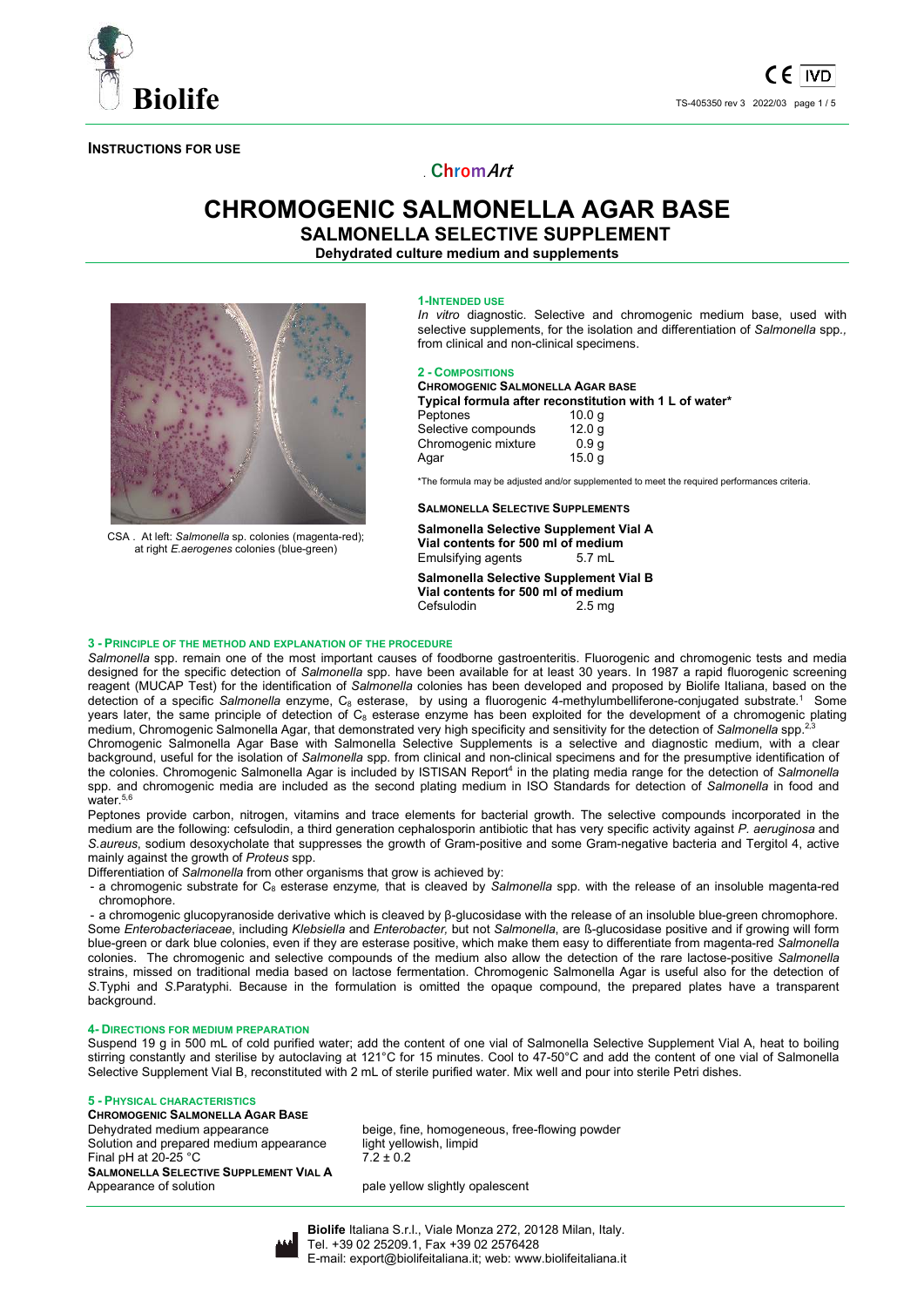

## **SALMONELLA SELECTIVE SUPPLEMENT VIAL B**

Appearance of lyophilised pellet short dense pastille Appearance of solution and colourless limpid

| 6 - MATERIALS PROVIDED - PACKAGING  |                      |            |                                                                                                        |
|-------------------------------------|----------------------|------------|--------------------------------------------------------------------------------------------------------|
| Product                             | Type                 | <b>REF</b> | Pack                                                                                                   |
| Chromogenic Salmonella Agar<br>Base | Dehydrated medium    | 4053502    | 500 g (13,2 L)<br>CND: W0104010101; EDMA:14.01.01.01: RDM:1858078/R                                    |
| Chromogenic Salmonella Agar<br>Base | Dehydrated medium    | 4053504    | 5 kg (132 L)<br>CND: W0104010101; EDMA:14.01.01.01: RDM: 2207538/R                                     |
| Salmonella Selective Supplement     | Selective supplement | 4240013    | 5 vials A+ 5 vials B, each for 500 mL of medium<br>CND: W01040101045; EDMA: 14.01.01.04; RDM:1892762/R |

#### **7 - MATERIALS REQUIRED BUT NOT PROVIDED**

Autoclave, water-bath, sterile loops and swabs, incubator and laboratory equipment as required, Petri dishes, Erlenmeyer flasks, ancillary culture media and reagents for the identification of the colonies.

#### **8 - SPECIMENS**

Chromogenic Salmonella Agar Base added with Salmonella Selective Supplements is intended for the bacteriological processing of clinical specimens such as faeces and rectal swabs. Collect specimens before antimicrobial therapy where possible. Good laboratory practices for collection, transport and storage of clinical specimens should be applied.<sup>7</sup> Consult appropriate standard methods for details of collection and preparation of non-clinical specimens.<sup>5,6</sup>

#### **9- TEST PROCEDURE**

Allow plates to come to room temperature and to dry the surface of the medium. Inoculate and streak the specimen with a loop over the four quadrants of the plate to obtain well isolated colonies, ensuring that sections 1 and 4 do not overlap. Alternatively, if the material is being cultured directly from a swab, roll the swab over a small area of the surface at the edge; then streak from this inoculated area. Maximal recovery of *Salmonella* from faecal specimens is obtained by using an enrichment step in Selenite Broth followed by sub-culture to Chromogenic Salmonella Agar and to a second plating medium.

Incubate inoculated plates with the specimen or with specimen enriched in liquid medium, in aerobic conditions at 35-37°C for 18-24 hours.

Consult appropriate references for the detection of *Salmonella* in food and water.<sup>5,6</sup>

#### **10 - READING AND INTERPRETATION**

After incubation, observe the bacterial growth and record the specific morphological and chromatic characteristics of isolated colonies. Interpretation of colonies' colours:

| Microorganism          | Growth characteristics                        |
|------------------------|-----------------------------------------------|
| Salmonella spp.        | good growth, magenta-red colonies             |
| Salmonella spp. lac+   | good growth, magenta-red colonies             |
| Salmonella Typhi       | good growth, magenta-red colonies             |
| E.coli                 | poor growth with colourless colonies          |
| Enterobacter spp.      | growth with blue-green colonies               |
| Klebsiella spp.        | poor growth with blue-green colonies          |
| Pseudomonas spp.       | inhibited                                     |
| Proteus spp.           | poor growth with pale brown or green colonies |
| Gram-positive bacteria | inhibited                                     |
|                        |                                               |

#### **11 - USER QUALITY CONTROL**

All manufactured lots of the product are released for sale after the Quality Control has been performed to check the compliance with the specifications. However it is responsibility of the end-user to perform Quality Control testing in accordance with the local applicable regulations, in compliance with accreditation requirements and the experience of the Laboratory. Here below are listed some test strains useful for the quality control.

| <b>CONTROL STRAINS</b>    | INCUBATION T°/ T / ATM | <b>EXPECTED RESULTS</b>      |
|---------------------------|------------------------|------------------------------|
| S. Typhimurium ATCC 14028 | 35-37°C / 18-24h / A   | growth, magenta-red colonies |
| S. Enteritidis ATCC 13076 | 35-37°C / 18-24h / A   | growth, magenta-red colonies |
| E.aerogenes ATCC 13048    | 35-37°C / 18-24h / A   | growth, blue-green colonies  |
| P. aeruginosa ATCC 27853  | 35-37°C / 18-24h / A   | inhibited                    |

A: aerobic incubation; ATCC is a trademark of American Type Culture Collection

#### **12 - PERFORMANCES CHARACTERISTICS**

Chromogenic Salmonella Agar was evaluated by Babic-Ergeg et al.<sup>2</sup> on 3,000 stool specimens, 45 of which positive for Salmonella, including SS Agar as the reference medium. The authors reported a sensitivity of 100% and a specificity of 99% in the isolation and preliminary identification of *Salmonella* colonies.

In another independent study<sup>3</sup>, 50 pure cultures of Salmonella of clinical origin, gave all the specific chromatic reactions; among the other 80 strains of Gram-negative bacteria tested, not belonging to the *Salmonella* genus, 3 out of 3 strains of *P.aeruginosa* and 1 out of 3 strain of *A.baumannii* provided chromatic results similar to *Salmonella* spp. (red-pink colonies), the remaining 76 strains of *Enterobacteriaceae* gave non-typical chromatic reactions; 20 out of 20 strains of Gram-positive bacteria were totally inhibited.

Chromogenic Salmonella Agar performance was evaluated with an in-house study, compared to Hektoen Enteric Agar (HEA). Productivity, selectivity and specificity have been evaluated by semi-quantitative ecometric technique, incubating at 35-37°C for 18-24 hours, using 43 bacterial strains: 8 target strains and 35 non target strains. 8 Salmonella strains, including 2 S.Typhi, showed a good

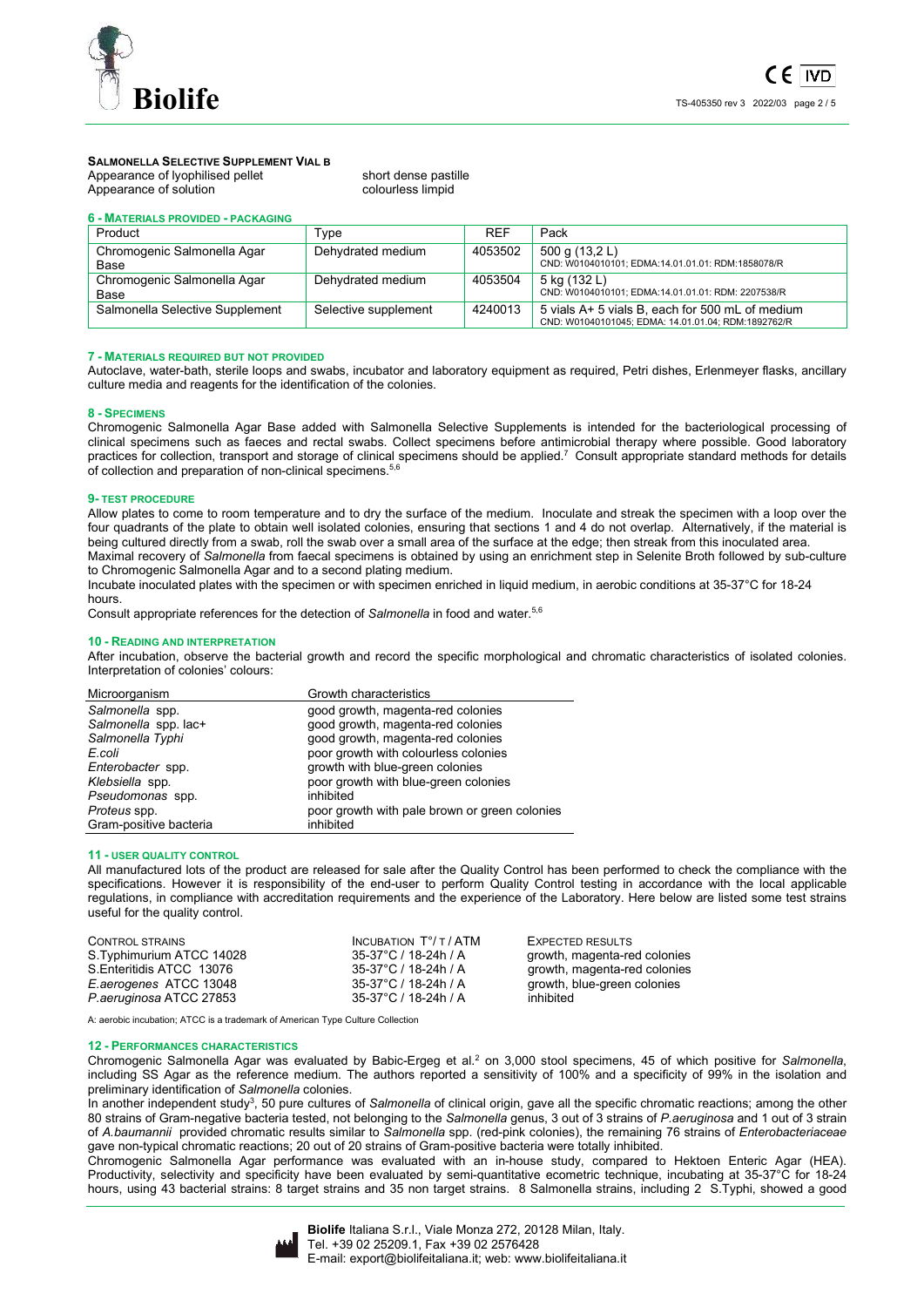

growth with magenta-red colonies; 3 *Shigella* strains showed a poorer growth than on HEA with colourless colonies; 22 *Enterobacteriaceae* strains belonging to 9 genera showed a poorer growth than on HEA with colourless or blue-green colonies; 4 *P.aeruginosa* strains were totally inhibited; 2 non-fermenters strains were totally inhibited and *A.hydrophila* grew with magenta red colonies; 1 Gram-positive strain was totally inhibited and 1 yeast strain was partially inhibited showing colourless colonies.

Prior to release for sale a representative sample of all lots of dehydrated Chromogenic Salmonella Agar supplemented with Salmonella Selective Supplement is tested for productivity and selectivity by comparing the results with a previously approved Reference Batch.

Productivity is tested by semi-quantitative ecometric technique with the target strains S.Enteritidis ATCC 13076 and S.Typhimurium ATCC 14028. After incubation at 35-37°C for 18-24 hours, colonies' colour and the amount of growth is evaluated and recorded.

Specificity is tested by semi-quantitative ecometric technique with the non-target strain *E. aeruginosa* ATCC 13048 wich, after incubation at 35-37°C for 18-24 hours, grows with green -blu colonies.

Selectivity is evaluated with modified Miles-Misra surface drop method by inoculating the plates with decimal dilutions in saline from 10<sup>-1</sup> to 10-6 of a 0.5 McFarland suspension of the non-target strains *E.faecalis* ATCC 19433, *E.coli* ATCC 8739, *P.vulgaris* ATCC 13315, *A.calcoaceticus* ATCC 19606*, P.aeruginosa* ATCC 27853, *A.hydrophila* ATCC 7966. The growth of non-target strains *E.faecalis, P.vulgaris, P.aeruginosa, A.calcoaceticus,* is inhibited at the dilution 10-1, the growth of *E.coli* and A*.hydrophila* is partially inhibited. According to the specifications, the non-target strains colonies show typical blue-green colour or are colourless.

Only A*.hydrophila* grows very slightly with magenta-red colonies.

#### **13 - LIMITATIONS OF THE METHOD**

- A single medium is only rarely useful to recover all pathogens contained in a specimen. Therefore, additional media for the isolation of *Salmonella*, with lower selectivity such as Mac Conkey Agar should be used; other media for the isolation of other enteric pathogens should be inoculated with the specimen.
- Some strains of *Pseudomonas, Acinetobacter* and *Aeromonas,* resistant to antimicrobial agents of the medium, may grow with red-pink colonies, differentiable from *Salmonella* with oxidase test.
- The growth rate on the plates also depends on the nutritional requirements of *Salmonella*. It is possible that some strains with particular metabolic characteristics may not grow on the medium or grow colourless (e.g., *Salmonella enterica* serovar Dublin grows with white colonies).
- Even if the microbial colonies on the plates are differentiated on the basis of their morphological and chromatic characteristics, it is recommended that biochemical, immunological, molecular, or mass spectrometry testing be performed on isolates, from pure culture, for complete identification. If relevant, perform antimicrobial susceptibility testing.
- This culture medium is intended as an aid in the diagnosis of infectious diseases; the interpretation of the results must be made considering the patient's clinical history, the origin of the sample and the results of other diagnostic tests.

#### **14 - PRECAUTIONS AND WARNINGS**

- The medium base and the supplement are qualitative *in vitro* diagnostics, for professional use only; they are to be used by adequately trained and qualified laboratory personnel, observing approved biohazard precautions and aseptic techniques.
- The medium base and the supplement must be used in association according to the described directions. Apply Good Manufacturing Practice in the production process of prepared media.
- Dehydrated media and antibiotics containing supplements must be handled with suitable protection. Before the use, consult the Material Safety Data Sheets.
- The culture medium contains raw materials of animal origin. The *ante* and *post mortem* controls of the animals and those during the production and distribution cycle of the raw materials, cannot completely guarantee that this product doesn't contain any transmissible pathogen. Therefore, it is recommended that the culture medium be treated as potentially infectious, and handled observing the usual specific precautions: do not ingest, inhale, or allow to come into contact with skin, eyes, mucous membranes. Download the TSE Statement from the website www.biolifeitaliana.it, describing the measures implemented by Biolife Italiana for the risk reduction linked to infectious animal diseases.
- The freeze-dried supplement undergoes membrane sterilisation, the liquid supplement undergoes autoclave sterilisation.
- Be careful when opening the metal ring of the vials to avoid injury.
- All laboratory specimens should be considered infectious.
- The laboratory area must be controlled to avoid contaminants such as culture medium or microbial agents.
- Sterilize all biohazard waste before disposal. Dispose the unused medium, supplements and the sterilized plates inoculated with samples or microbial strains in accordance with current local legislation.
- Do not use the culture medium and the supplement as active ingredients for pharmaceutical preparations or as production material intended for human and animal consumption.
- The Certificates of Analysis and the Safety Data Sheet of the products are available on the website www.biolifeitaliana.it.
- Notify Biolife Italiana Srl (complaint@biolifeitaliana.it) and the relevant Authorities of any serious incident occurring in connection with the use of the *in vitro* diagnostic.
- The information provided in this document has been defined to the best of our knowledge and ability and represents a guideline for the proper use of the product but without obligation or liability. In all cases existing local laws, regulations and standard procedures must be observed for the examination of samples collected from human and animal organic districts, for environmental samples and for products intended for human or animal consumption. Our information does not relieve our customers from their responsibility for checking the suitability of our product for the intended purpose.

## **15 - STORAGE CONDITIONS AND SHELF LIFE**

#### **Dehydrated medium**

Upon receipt, store at +2°C /+8°C away from direct light in a dry place. If properly stored, it may be used up to the expiration date. Do not use beyond this date. Avoid opening the bottle in humid places. After use, the container must be tightly closed. Discard the product if the container and/or the cap are damaged, or if the container is not well closed, or in case of evident deterioration of the powder (colour changes, hardening, large lumps.

## **Salmonella Selective Supplement Vial A**

Upon receipt, store the product in the original package at  $+2^{\circ}C$  /+8 $^{\circ}C$  away from direct light. If properly stored, the product may be used up to the expiry date printed on the label; do not use beyond this date. Once the vial has been opened the product should be used immediately. During storage some needles or crystals can be formed. They dissolve with slight agitation after returning the reagent to room temperature. This characteristic does not affect the performance of the product.

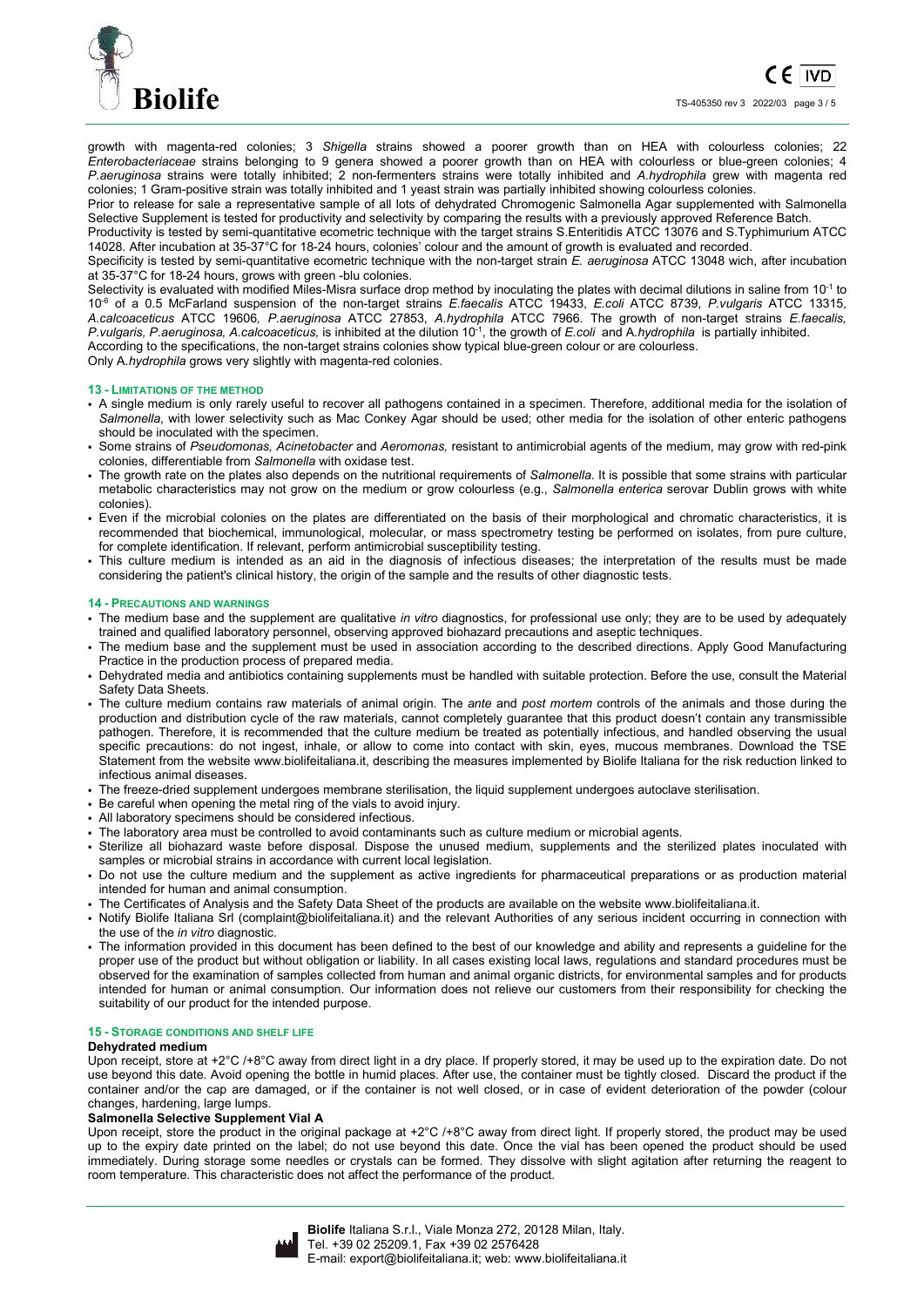

## **Salmonella Selective Supplement Vial B**

Upon receipt, store the product in the original package at  $+2^{\circ}C$  /+8 $^{\circ}C$  away from direct light. If properly stored, the product may be used up to the expiry date printed on the label; do not use beyond this date. Once the vial has been opened and the lyophilised product has been reconstituted, the resulting solution should be used immediately. Before use, examine the lyophilized and reconstituted product and discard if there are obvious signs of deterioration (e.g., contamination, atypical colour or other abnormal characteristics).

The user is responsible for the manufacturing and quality control processes of prepared media and for the validation of their shelf life, according to the type (plates/bottles), and the storage method applied (temperature and packaging).

- 16 REFERENCE 1. Pontello M, Russolo S, Carozzi F, Bottiroli U. Evaluation of a new rapid method (MUCAP Test) for the presumptive identification of Salmonella on primary isolation media. 5th Int. Simp. on Rapid Method and Aut. in Microb. and Immunol. Florence 4-6 nov. 1987
- 2. Babic-Erceg A et al. 12th European Congress of Clinical Microbiology and Infectious Diseases. Milan, April 24-27, 2002
- 3. Andreoni S. et al. Microbiologia Medica, 2002.
- Istituto Superiore di Sanità Le infezioni da Salmonella: diagnostica, epidemiologia e sorveglianza. Caterina Graziani, Pasquale Galetta, Luca Busani, Anna Maria Dionisi, Emma Filetici, Antonia Ricci, Alfredo Caprioli, Ida Luzzi 2005, 49 p. Rapporti ISTISAN 05/27
- 5. ISO 6579-1:2017 Microbiology of the food chain Horizontal method for the detection, enumeration and serotyping of Salmonella
- 6. ISO19250:2010 Water quality Determination of Salmonella species
- 7. Baron EJ, Specimen Collection, Transport and Processing:Bacteriology. In Jorgensen JH, Carrol KC, Funke G et al. editors. Manual of clinical
- microbiology,11th ed. Washington,DC: American Society for Microbiology; 2015. p.270.

## **4240013A SALMONELLA SELECTIVE SUPPLEMENT VIAL A**

SDS rev 2 Regulation (EU) 2020/878

**Contains:** Sodium tetradecyl sulfate

#### **Classification**

| Skin corrosion, category 1B    | H314 | Causes severe skin burns and eye damage. |
|--------------------------------|------|------------------------------------------|
| Serious eye damage, category 1 | H318 | Causes serious eye damage.               |

#### **Labelling**

Hazard pictograms:



#### **Signal words Danger**

Hazard statements:<br>H314 Causes severe skin burns and eye damage. Precautionary statements:<br>P260 Do no Do not breathe dust / fume / gas / mist / vapours / spray. P305+P351+P338 IF IN EYES: Rinse cautiously with water for several minutes. Remove contact lenses, if present and easy to do. P303+P361+P353 IF ON SKIN (or hair): Take off immediately all contaminated clothing. Rinse skin with water [or shower]. P280 Wear protective gloves/ protective clothing / eye protection / face protection.<br>P310 Immediately call a POISON CENTER / doctor / . . . P310 Immediately call a POISON CENTER / doctor / . . .<br>P264 Wash thoroughly after handling Wash . . . thoroughly after handling.

#### **4240013B SALMONELLA SELECTIVE SUPPLEMENT VIAL B**

SDS rev 2 Regulation (EU) 2020/878

#### **Contains : cefsulodin**

**Classification** 

| Respiratory sensitization, category 1 | H334 | May cause allergy or asthma symptoms or breathing<br>difficulties if inhaled. |
|---------------------------------------|------|-------------------------------------------------------------------------------|
| Skin sensitization, category 1        | H317 | May cause an allergic skin reaction.                                          |

## **Labelling**

Hazard pictograms:



## **Signal words Danger**

Hazard statements:<br>H334

May cause allergy or asthma symptoms or breathing difficulties if inhaled.



**Biolife** Italiana S.r.l., Viale Monza 272, 20128 Milan, Italy. Tel. +39 02 25209.1, Fax +39 02 2576428 E-mail: export@biolifeitaliana.it; web: www.biolifeitaliana.it